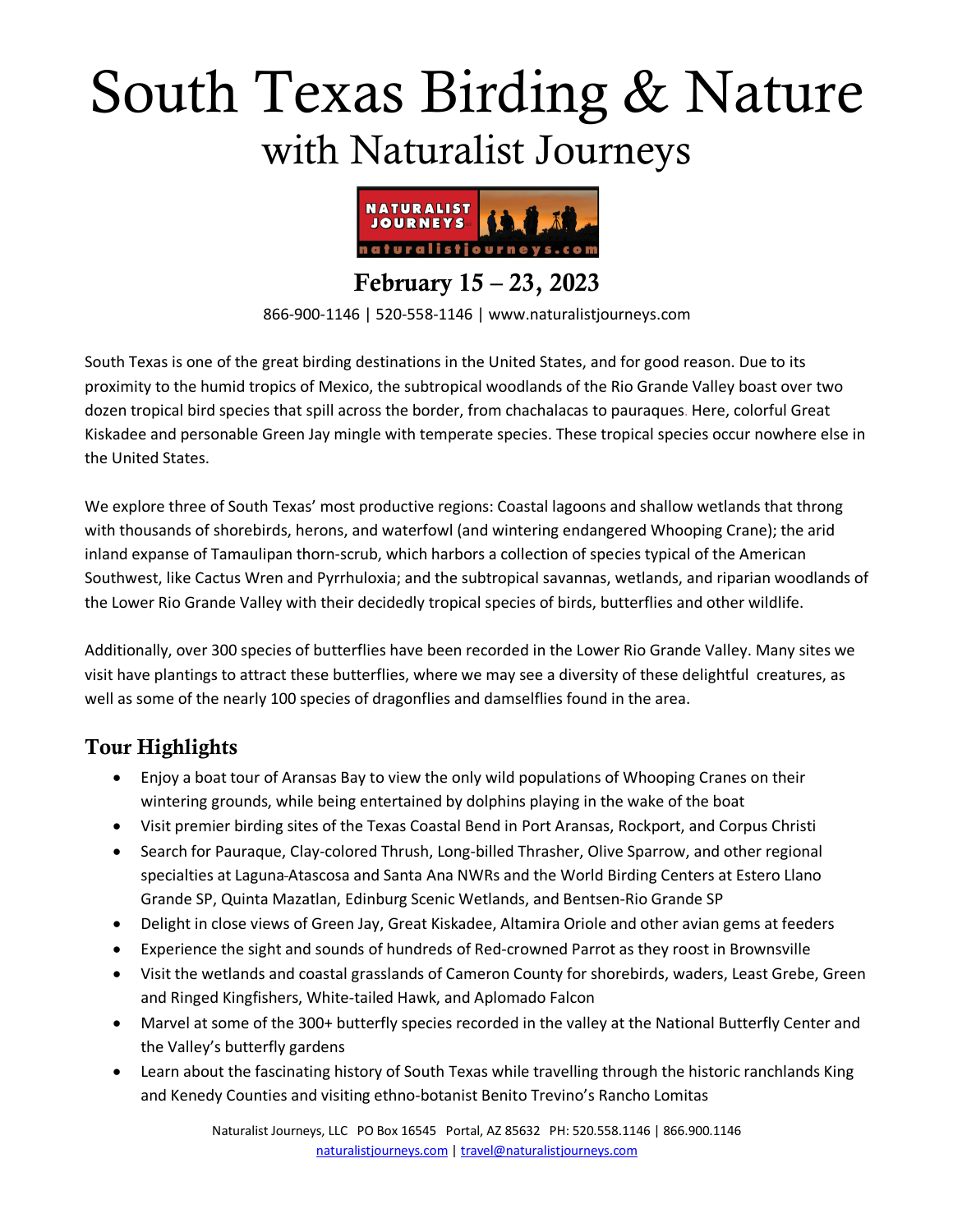#### Tour Summary

9-Day / 8-Night South Texas Birding & Nature Tour \$2990, from Corpus Christi, Departing McAllen Arrival Airport is Corpus Christi International (CRP); Departure Airport is McAllen Miller International (MFE)

# Day-to-Day Itinerary

## Wed., Feb. 15 Arrival in Corpus Christi | Hans Suter Wildlife Refuge | Mustang Island | Port Aransas | Rockport Beach Park

Welcome to one of America's top birding hotspots, often referred to as the Texas Tropics. If you come from winter-bound areas, warm air, fresh breezes, and brilliant blooms let you know you've reached an exotic realm without ever leaving the USA!

For a group pick up, please plan to arrive at Corpus Christi International Airport (CRP) no later than 1:00 PM. From the airport, we head north to Rockport with some productive birding stops on Mustang Island along the way. After checking into our hotel, we enjoy dinner at one of our favorite restaurants, sampling some of the wonderful local seafood. This first group meal also serves as an opportunity to get acquainted with your guide and fellow traveling companions.

*Accommodations at the Inn at Fulton Harbor, Fulton, TX (D)* 

### Thurs., Feb. 16 Whooping Crane Boat Tour | Lamar & Goose Island State Park

Although it remains one of the most endangered birds in North America, Whooping Crane populations have steadily increased from a low of fifteen birds in the early twentieth century to well over four hundred. Nonetheless, despite ongoing conservation efforts to create new populations, Aransas National Wildlife Refuge hosts the wintering grounds of the only remaining self-sustaining population. On our first morning in Texas, we take a boat trip to Aransas National Wildlife Refuge to observe these special birds. While on the boat we also look for several species of herons, egrets, and even Roseate Spoonbill. Captain Tommy guides us, aiming to get within close range of these remarkable creatures. With everyone alert on deck, we often find Long-billed Curlew, American Oystercatcher, Seaside Sparrow, and Common Loon, as well as a number of other waterfowl and shorebirds

After lunch in Rockport, we drive north to the Lamar Peninsula and Goose Island State Park with their Live Oak woodlands, grasslands, and coastal and freshwater wetlands. Here we should get close views of Brown and American White Pelicans competing for food at the fish-cleaning stands, Roseate Spoonbill and Black-bellied Whistling-Duck on the 8th Street pastures, and Black-crested Titmouse, Long-billed Thrasher, and other species at the feeding stations. Non-avian species we may encounter include American Alligator, White-tailed Deer, Javelina (Peccary) and perhaps even a Bobcat. Tonight we enjoy dinner at another great local restaurant. *Accommodations at the Inn at Fulton Harbor (B,L,D)*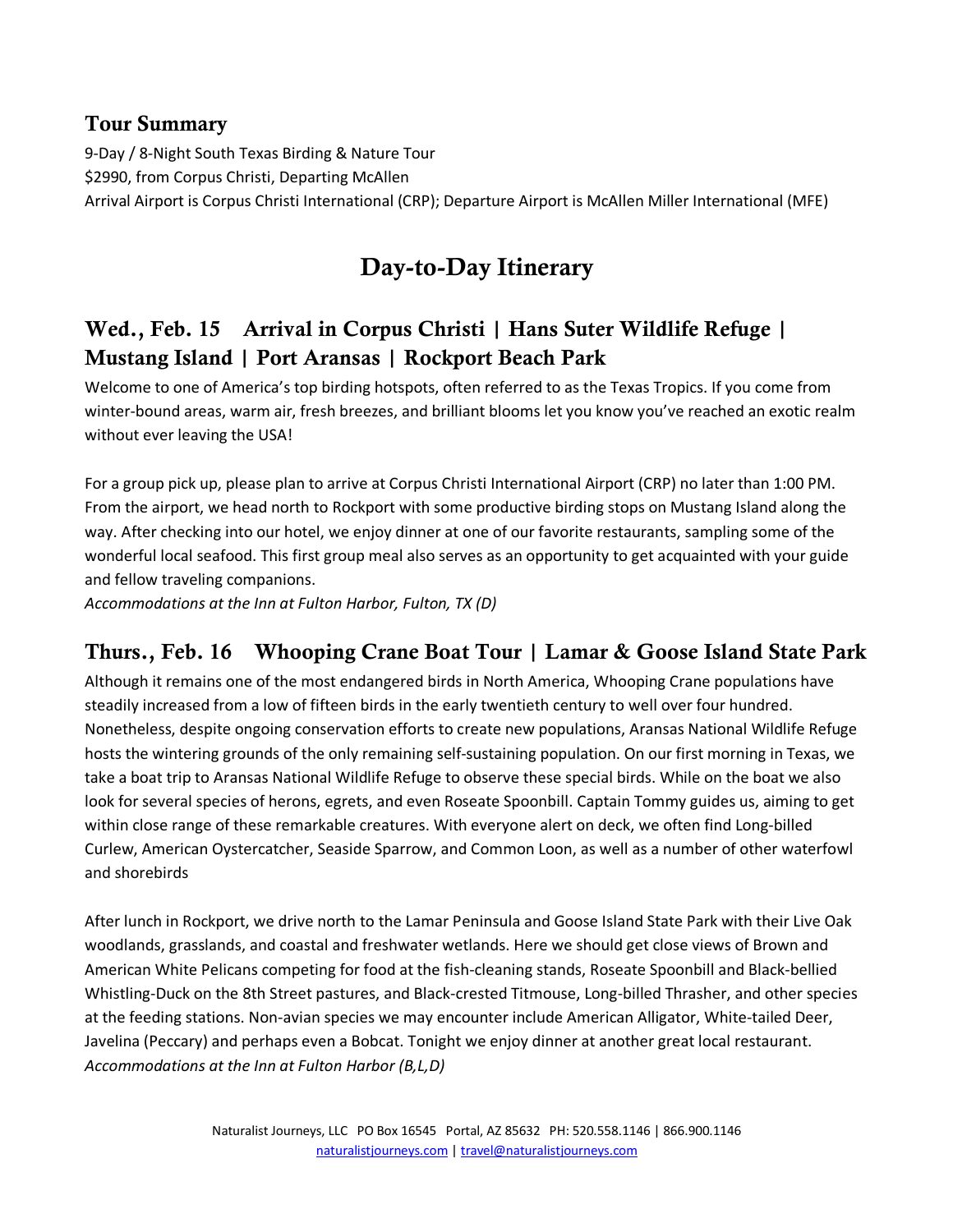## Fri., Feb. 17 Rockport | Indian Point Park | Hazel Bazemore County Park, Corpus Christi | South Texas Ranchlands

After an early breakfast we enjoy morning birding around the Rockport area, including Cape Valero in search of ducks, shorebirds, and waders. Then we drive inland back to Corpus Christi where at Hazel Bazemore County Park we start to come across more and more of the valley specialties such as White-tipped Dove, Great Kiskadee, and Green Jay.

After lunch in Corpus Christi, we head for Kingsville and visit the bird feeders at the King Ranch Visitor Center where Curve-billed Thrasher and Pyrrhuloxia are often seen.

Continuing southward, much of the journey is through the historic ranchlands of South Texas with chances of Snow Goose, Sandhill Crane, Harris's Hawk, Crested Caracara, Vermilion Flycatcher, Cave Swallow, and Brewer's Blackbird.

The Rancho Viejo Country Club and Resort is conveniently situated just west of Brownsville. Well-appointed guest rooms and delectable on-site dining options offer the chance to unwind after birding. The attractive grounds feature a number of resacas (former channels of the Rio Grande, now oxbow lakes) and other birding opportunities. Specialties include Least Grebe, Black-bellied Whistling Duck, and Buff-bellied Hummingbird among many other species.

*Accommodations at the Rancho Viejo Country Club and Resort (B,L,D)* 

## Sat., Feb. 18 Old Port Isabel Road | Bayview Resacas | Laguna Atascosa NWR | South Padre Island

After breakfast, we drive straight to Old Port Isabel Road. Birds here include White-tailed Hawk, Long-billed Curlew, Cassin's Sparrow and, with luck, Aplomado Falcon. Extirpated by the 1950s from much of its original range in the United States, this elegant falcon is making a comeback in this part of the world due to reintroduction efforts by the Peregrine Fund.

From there we head towards Laguna Atascosa by way of the Bayview resacas, where we have chances of Anhinga, Least Bittern, and kingfishers among other species. Lying on the western shore of the Laguna Madre, Laguna Atascosa National Wildlife Refuge protects over 65,000 acres of coastal habitats. More than 410 species of birds have been recorded here, including Aplomado Falcon. At the visitor center and nearby trails, we check out the feeders for close-up views of Green Jay, Long-billed Thrasher, Olive Sparrow, and perhaps a herd of Javelina. With luck, we may also encounter Coyote, Bobcat, Nine-banded Armadillo, Texas Tortoise, or even (but very improbably!) an Ocelot.

Naturalist Journeys, LLC PO Box 16545 Portal, AZ 85632 PH: 520.558.1146 | 866.900.1146 After lunch at a local restaurant, we then head east. At the South Padre Island Convention Center, a boardwalk provides access to wetlands along the Laguna Madre that can provide incredible views of normally secretive rails such as Clapper and Virginia. There are also many other species to see here, including Reddish Egret, and Tricolored and Little Blue Herons, Black Skimmer, Brown and American White Pelicans, American Avocet, and various other shorebirds, terns, and waders. We also hope to find Piping Plover―one of the country's most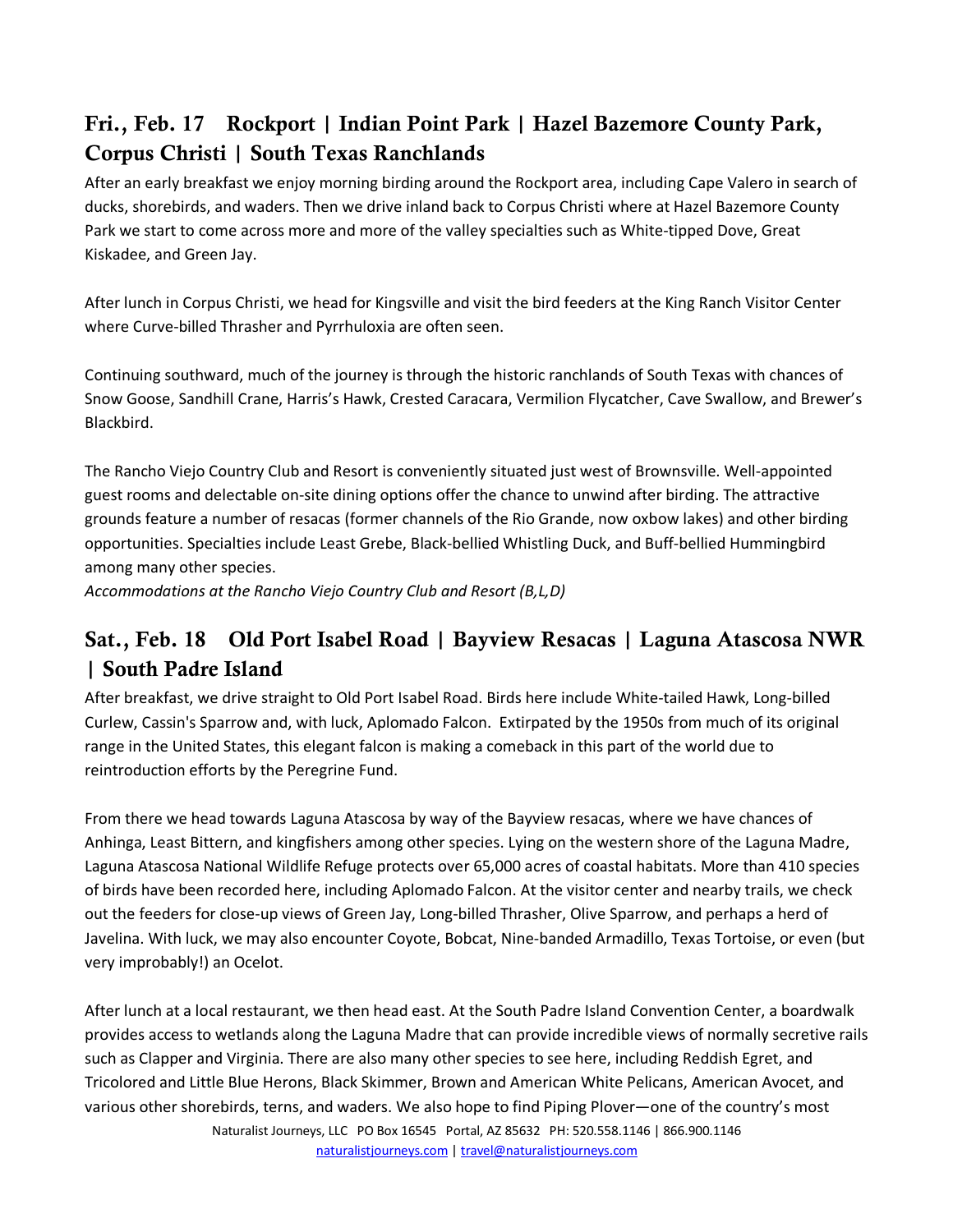threatened shorebirds. We also visit the Birding and Nature Center at South Padre with its butterfly garden and chances of "Mangrove" Yellow Warbler in its stands of Black Mangrove.

On the return to Rancho Viejo, we shall stop briefly at wetlands along Hwy 48 in search of Wilson's Plover, Gullbilled Tern, and White-tailed Hawk. We aim to get back to Rancho Viejo in good time to allow some birding on the grounds before dinner.

*Accommodations at the Rancho Viejo Country Club and Resort (B,L,D)* 

## Sun., Feb. 19 Sabal Palm Sanctuary | Brownsville Landfill | Boca Chica | University Resaca, Brownsville | Oliveira Park

After breakfast at Rancho Viejo, our first destination is Sabal Palm Sanctuary, formerly a National Audubon reserve but now managed by the non-profit Gorgas Foundation. They have done a wonderful job of enhancing the sanctuary's already outstanding habitats including wetlands and one of the two last remnants of native Sabal Palm forest in the U.S. There are also bird feeding areas which attract several of the valley specialties, including Olive Sparrow, Buff-bellied Hummingbird, and both Altamira and Hooded Orioles. The variety of other wildlife here is outstanding, with butterflies such as Mexican Blue and Zebra Heliconia, and the endangered Speckled Racer among the many reptiles.

We shall then make a brief visit to the iconic (at least among birders) Brownsville Landfill. This became renowned as the only regular site for Tamaulipas Crow in the U.S., but numbers plummeted in the early years of the century and there have been few subsequent records until very recently. We keep our fingers crossed. After lunch (not at the landfill!) we drive the 18 miles of the Boca Chica TX-4 highway, which parallels the Rio Grande all the way to the Gulf of Mexico across a variety of habitats, including thorn-scrub, coastal grasslands, and salt-flats. The highway also bisects Elon Musk's Space X complex. This is a wonderful road for raptors, including White-tailed Hawk and possibly Aplomado Falcon, and the flats can hold thousands of shorebirds and dozens of Reddish Egrets. And there's always a chance of Northern Gannets from the beach.

The resaca on the University of Texas's beautiful campus in Brownsville is our next stop in the hope of Green and Ringed Kingfishers. Anhinga and Black Phoebe are regulars, and the trees here are a favorite haunt of interesting warblers.

Oliveira Park, the site of the largest parrot roost in Texas, is our last stop today. There are sometimes as many as 300 individuals of these colorful (and noisy!) birds roosting together. Red-crowned Parrot is the most numerous, but Red-lored, White-fronted, Yellow-headed, and Lilac-crowned Parrots are all possible. *Accommodations at the Rancho Viejo Country Club and Resort (B,L,D)* 

### Mon., Feb. 20 Santa Ana NWR | Estero Llano Grande State Park

This morning we head towards Santa Ana National Wildlife Refuge, which protects 2,000 acres in the heart of the Rio Grande Valley Wildlife Corridor. With well over 300 species of birds recorded, many birders regard this reserve as the highlight of a South Texas visit.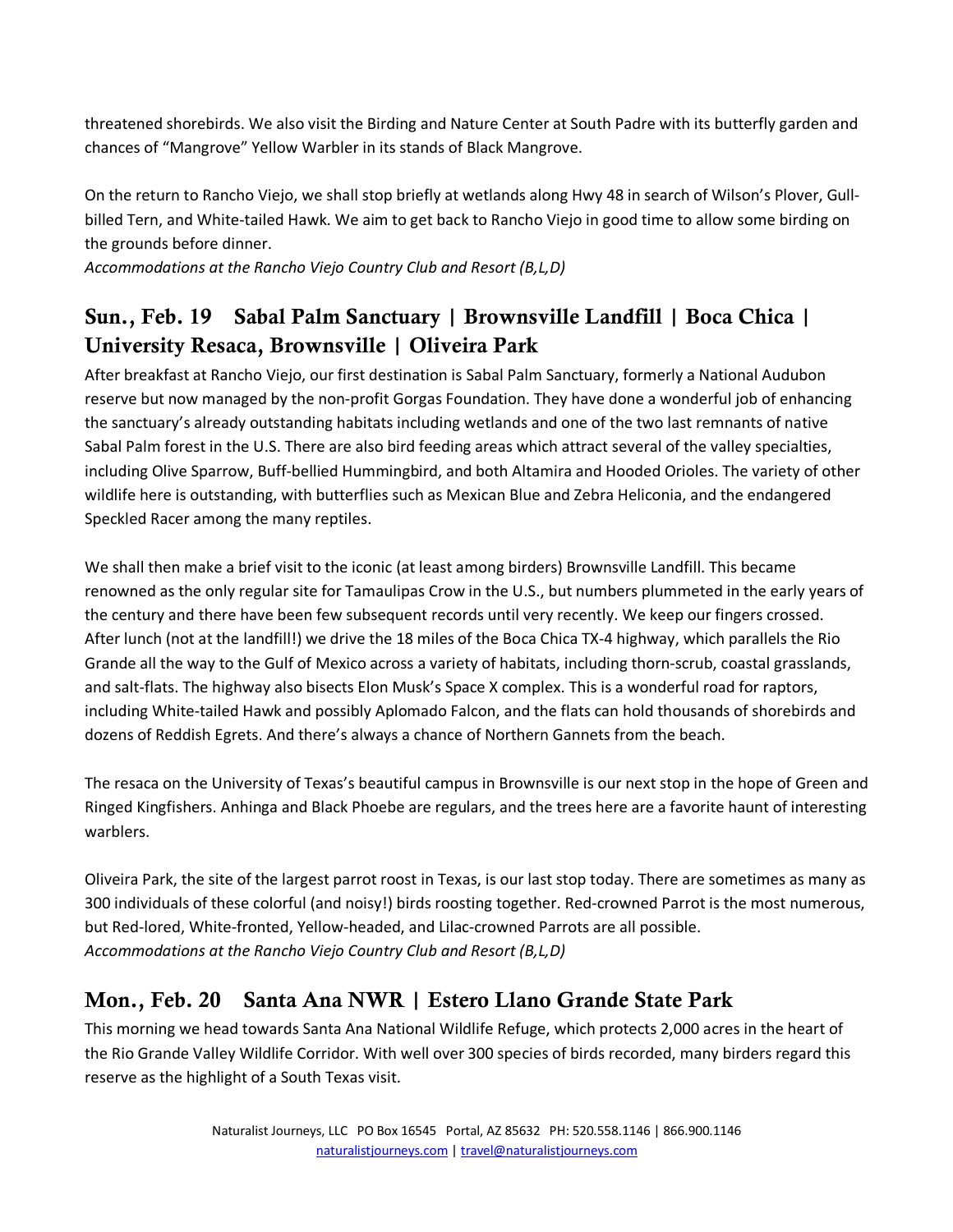Extensive trails allow exploration of wetlands, fields, and Tamaulipan thorn-scrub habitats. We listen for the boisterous calls of Couch's Kingbird and Great Kiskadee, as well as the repeated whistle of the diminutive Northern Beardless-Tyrannulet.

To get eye-level views of Gray Hawk and a chance at seeing the rare Hook-billed Kite, there is the option of going up the hawk watch tower. Santa Ana is also a great site to see all three North American kingfishers, although their day-to-day presence depends on water levels at the various impoundments. At red-flowering shrimp plants we check for Buff-bellied and other hummingbirds. Least Grebe may cruise the small ponds and we keep our eyes open for Sora, White and White-faced Ibises, Neotropic Cormorant, and wintering shorebirds.

From one of the oldest reserves in the valley, we then visit one of the newest: Estero Llano Grande State Park in Weslaco. Amazingly, it has already accrued a bird list almost as impressive as that of its older cousin. It offers a wonderful variety of wetland and woodland habitats with plenty of easy walking trails that attract more birders than just about anywhere else in the valley. Some of the species we look for here include Cinnamon Teal, Fulvous Whistling Duck, Yellow-crowned Night-Heron, Common Pauraque, Green Kingfisher, Yellow-headed Blackbird, and Clay-colored Thrush. We then continue west to our lodgings for the next three nights at the delightful Alamo Inn.

*Accommodations at Alamo Inn (B,L,D)* 

#### Tues., Feb. 21

## West Along the Rio Grande | Salineño | Falcon State Park | Rancho Lomitas

Today we venture into higher and more arid lands to the west, following the Rio Grande River. We pass through Rio Grande City and Roma—once the most inland port for steamship traffic on the Rio Grande. We are likely to find a number of desert birds, which could include Verdin, Cactus Wren, Black-throated Sparrow, Black-tailed Gnatcatcher, Bewick's Wren, and Pyrrhuloxia.

During the earlier part of the morning we station ourselves along the Rio Grande, hoping for fly-by Red-billed Pigeon or perhaps Hook-billed Kite or Muscovy Duck. Hopefully, we are able to catch sight of two beautiful songbirds, Altamira and Audubon's Orioles at the wonderful feeders maintained by Lois Hughes and Merle Ihne. And there is just a chance of a White-collared Seedeater in cane beds growing along the river! Lunch is again a picnic provided by the Inn.

Continuing a short distance, we visit the 573-acre Falcon State Park adjacent to Falcon Dam, with chances of desert scrub species such as Greater Roadrunner, Curve-billed Thrasher, and even Northern Bobwhite. In the afternoon we visit Rancho Lomitas, a private ranch owned by Benito Trevino. Benito is a leading ethnobotanist and a fount of knowledge on local history and culture. An added attraction is that his land is also very birdy with good chances of Audubon's Oriole and Scaled Quail at the feeders. *Accommodations at the Alamo Inn (B,L,D)*

## Wed., Feb. 22 Bentsen-Rio Grande Valley State Park | National Butterfly Center | Edinburg Scenic Wetlands